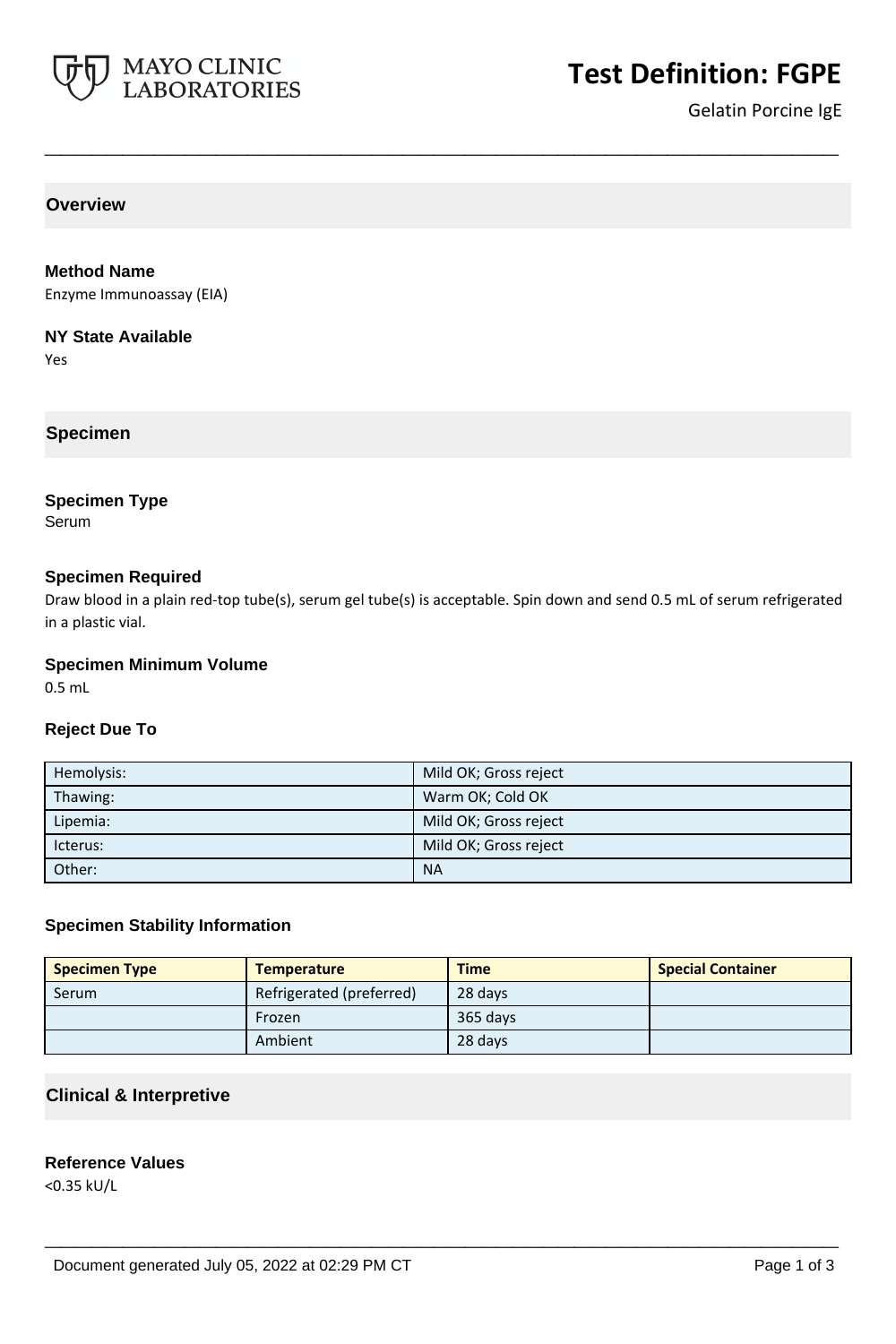

# **Test Definition: FGPE**

Gelatin Porcine IgE

# **Interpretation**

| Class         | $lgE$ (kU/L)    | Comment                     |
|---------------|-----------------|-----------------------------|
| O             | < 0.35          | <b>Below Detection</b>      |
| 1             | 0.35 â€" 0.69   | Low Positive                |
| $\mathcal{P}$ | 0.70 â€" 3.49   | Moderate Positive           |
| 3             | 3.50 â€" 17.49  | Positive                    |
| 4             | 17.50 â€" 49.99 | <b>Strong Positive</b>      |
| 5             | 50.00 â€" 99.99 | <b>Very Strong Positive</b> |
|               | >99.99          | Very Strong Positive        |

# **Performance**

#### **Method Description**

The conventional EIA uses allergen-coated discs from several suppliers and an enzyme-labeled anti-IgE.

**\_\_\_\_\_\_\_\_\_\_\_\_\_\_\_\_\_\_\_\_\_\_\_\_\_\_\_\_\_\_\_\_\_\_\_\_\_\_\_\_\_\_\_\_\_\_\_\_\_\_\_**

#### **PDF Report**

No

# **Day(s) Performed**

Monday through Friday

**Report Available**

2 to 7 days

#### **Performing Laboratory Location**

Eurofins Viracor

# **Fees & Codes**

#### **Fees**

- Authorized users can sign in to [Test Prices](https://www.mayocliniclabs.com/customer-service/client-price-lookup/index.html?unit_code=FGPE) for detailed fee information.
- Clients without access to Test Prices can contact [Customer Service](http://www.mayocliniclabs.com/customer-service/contacts.html) 24 hours a day, seven days a week.
- Prospective clients should contact their Regional Manager. For assistance, contact [Customer Service.](http://www.mayocliniclabs.com/customer-service/contacts.html)

#### **Test Classification**

This test was developed and its performance characteristics determined by Viracor Eurofins. It has not been cleared or approved by the U.S. Food and Drug Administration.

**\_\_\_\_\_\_\_\_\_\_\_\_\_\_\_\_\_\_\_\_\_\_\_\_\_\_\_\_\_\_\_\_\_\_\_\_\_\_\_\_\_\_\_\_\_\_\_\_\_\_\_**

#### **CPT Code Information**